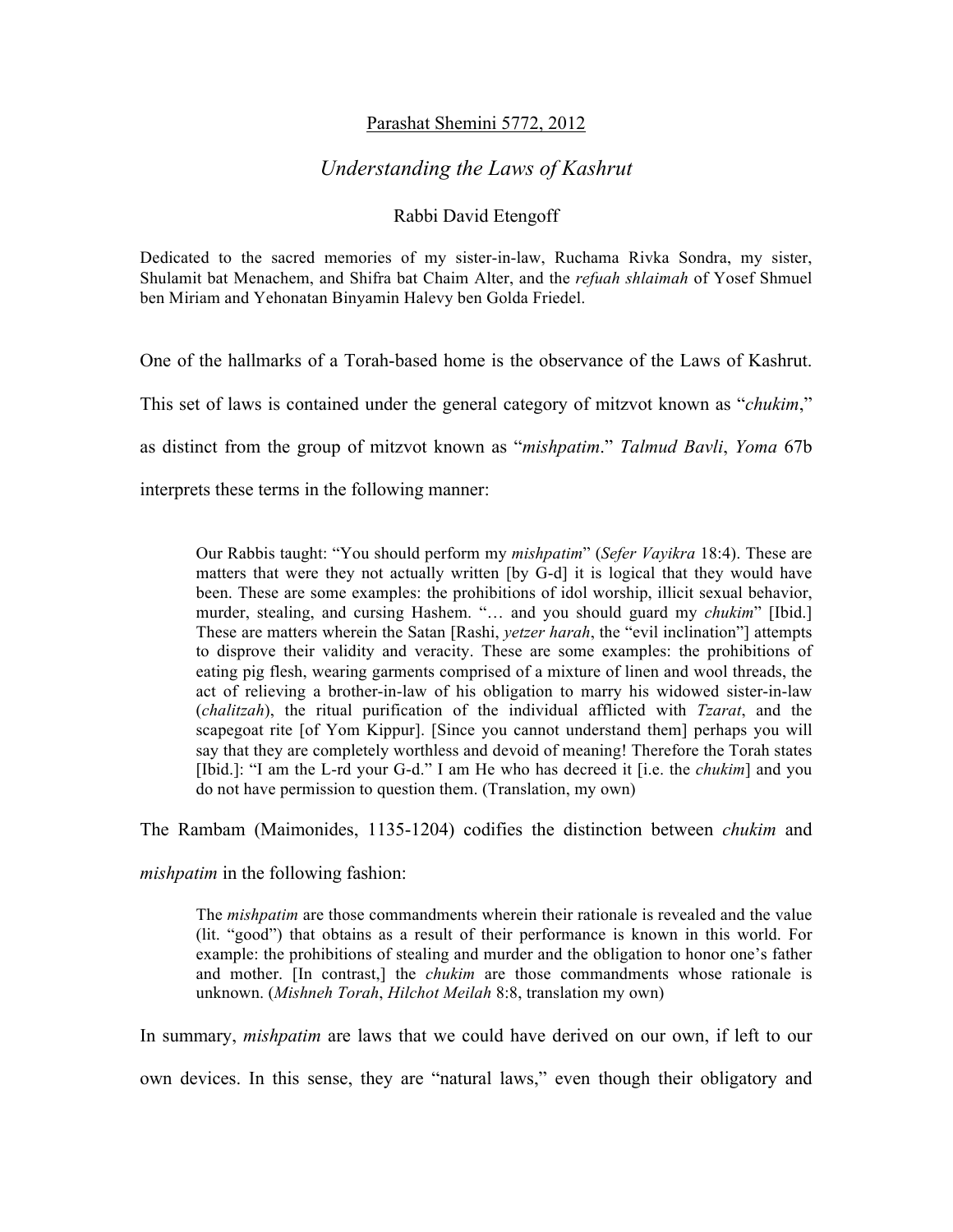immutable character derives directly from the ineffable moment of Revelation at *Har Sinai*. In contrast, *chukim* escape current human understanding. While they, too, have reasons, our cognitive limitations prevent us from their discovery.

Our failure to comprehend the rationale behind the *chukim*, in general, did not prevent many great *chachamim* (Sages) from postulating divergent explanations for the Laws of Kashrut in particular. Thus, there are two basic approaches offered by our Sages for understanding our subject, namely, hygienic and spiritual.

## Hygienic

The most famous proponent of this approach is none other than the Rambam:

I say, then, that to eat any of the various kinds of food that the Law has forbidden us is blameworthy. … the fat of the intestines, too, makes us full, spoils the digestion, and produces cold and thick blood. It is more suitable to burn it. Blood, on the one hand, and carcasses of beasts that have died, on the other, are also difficult to digest and constitute a harmful nourishment. It is well known that a beast that is a *terephah* (possessing a congenital defect) *is close to being a carcass*.

With reference to the signs marking a permitted animal – that is, chewing the cud and divided hoofs in the case of beasts, and fins and scales in the case of fish – know that their existence is not in itself a reason for animals being permitted nor their absence a reason for animals being prohibited; they are merely signs by means of which the praised species may be discerned from the blamed species. (*The Guide of the Perplexed* III: 48, translation, Shlomo Pines, page 598)

The latter portion of this quote is an unequivocal statement of Maimonides' health-based understanding of the Laws of Kashrut. In his view, the markers that differentiate between permitted and forbidden animals are devoid of any inherent meaning and are mere mnemonic devices to remind us which species ought to be eaten in the pursuit of a healthy life-style. It should be noted that this overall approach is shared by both the Rashbam (1085-1174) in his commentary to *Sefer Vayikra* 11:3, and the Ramban (1194- 1270) in his glosses to *Sefer Vayikra* 11:9.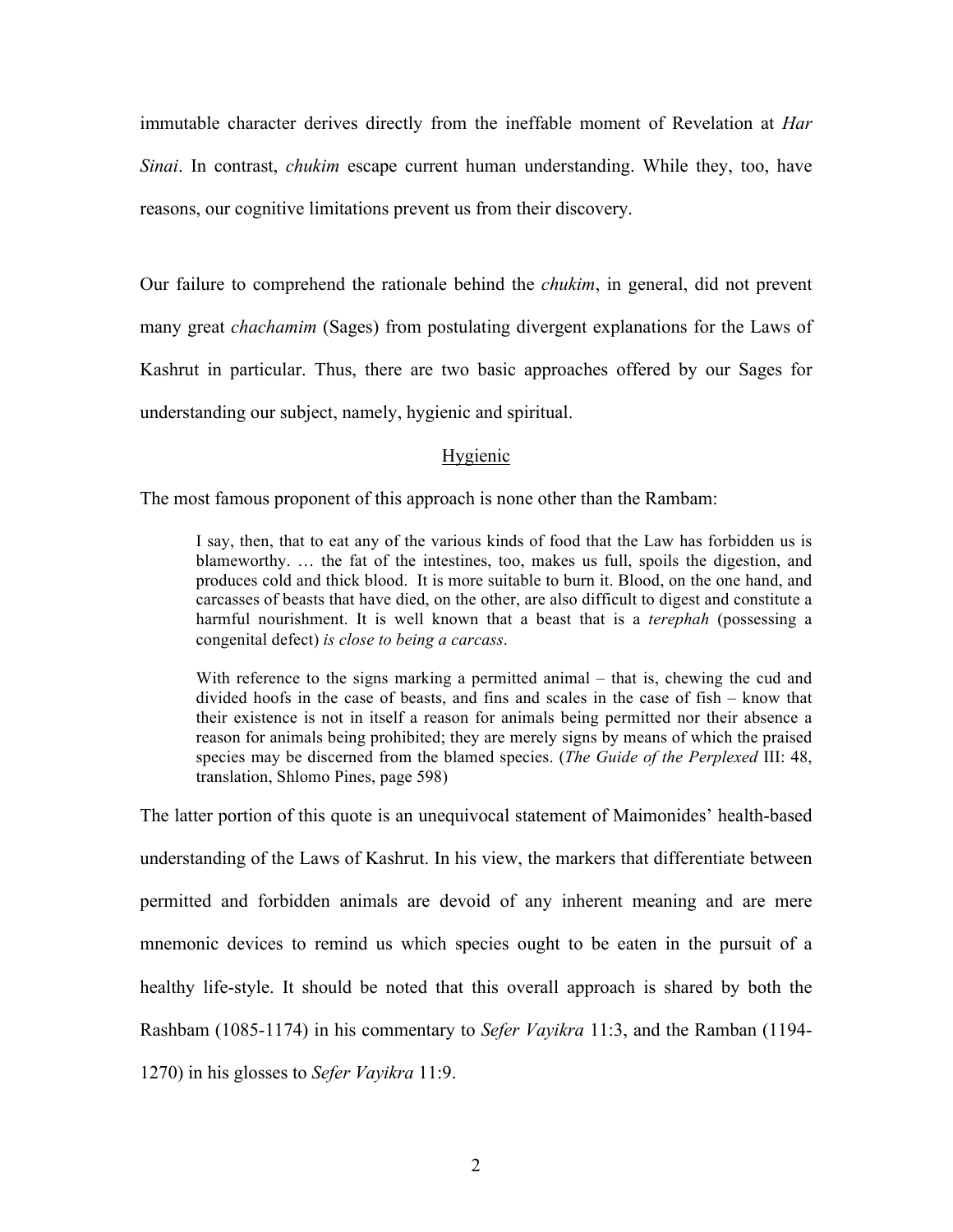#### Spiritual

The greatest advocate for the spiritual understanding of the Laws of Kashrut was the world-renowned Spanish exegete and Talmudic commentator, Rabbi Don Yitzhak Abarbanel (1437-1508). His advocacy of this position was a double-edged sword, since in championing this approach he simultaneously repudiated the hygienic interpretation:

Many exegetes have analyzed the prohibition of certain foods that the Torah proscribes as stemming from health-based and curative concerns. They say that these evil foods (*hama'aclim harayim*) cause bad humours to affect the body. … G-d forbid that I should believe such a thing! If this were to be so, then the Book of the Torah of G-d would be on the level of a small [and undistinguished] work among the other health manuals that are essentially synopses in their words and reasoning. [Beyond a doubt,] this is not the way of the Torah of G-d and does not reflect the depth of its content and meaning.

At this juncture, the Abarbanel uses a very direct and close to empirically-based argument to prove that the origin of the Laws of Kashrut does not reside in health-based and curative concerns: "In addition, our own eyes have seen that the nations of the world that eat the disgusting flesh of swine, mice, and other birds, beasts, and ritually impure fish – and all of them [i.e. those people who eat these animals] are both alive and strong today." (Commentary to *Sefer Vayikra*, Chapter 11, s.v. *Issur hama'aclim*, translation my own)

After this clear rejection of any causal relationship between health and *Hilchot Kashrut*, Rabbi Don Yitzhak Abarbanel forcefully expounds his spiritual understanding of these laws:

The Divine Torah did not come to heal the body or to promote physical health but rather to foster the health of the soul and to heal its afflictions. Therefore, the Torah forbade these foods because they have a deleterious effect on the pure and intelligent soul, breeding insensitivity in the human soul and corrupting its desires. This causes the formation of an evil nature that breeds a spirit of ritual impurity and banishes the spirit of ritual purity and holiness, concerning which David implored: "Do not take Your spirit of